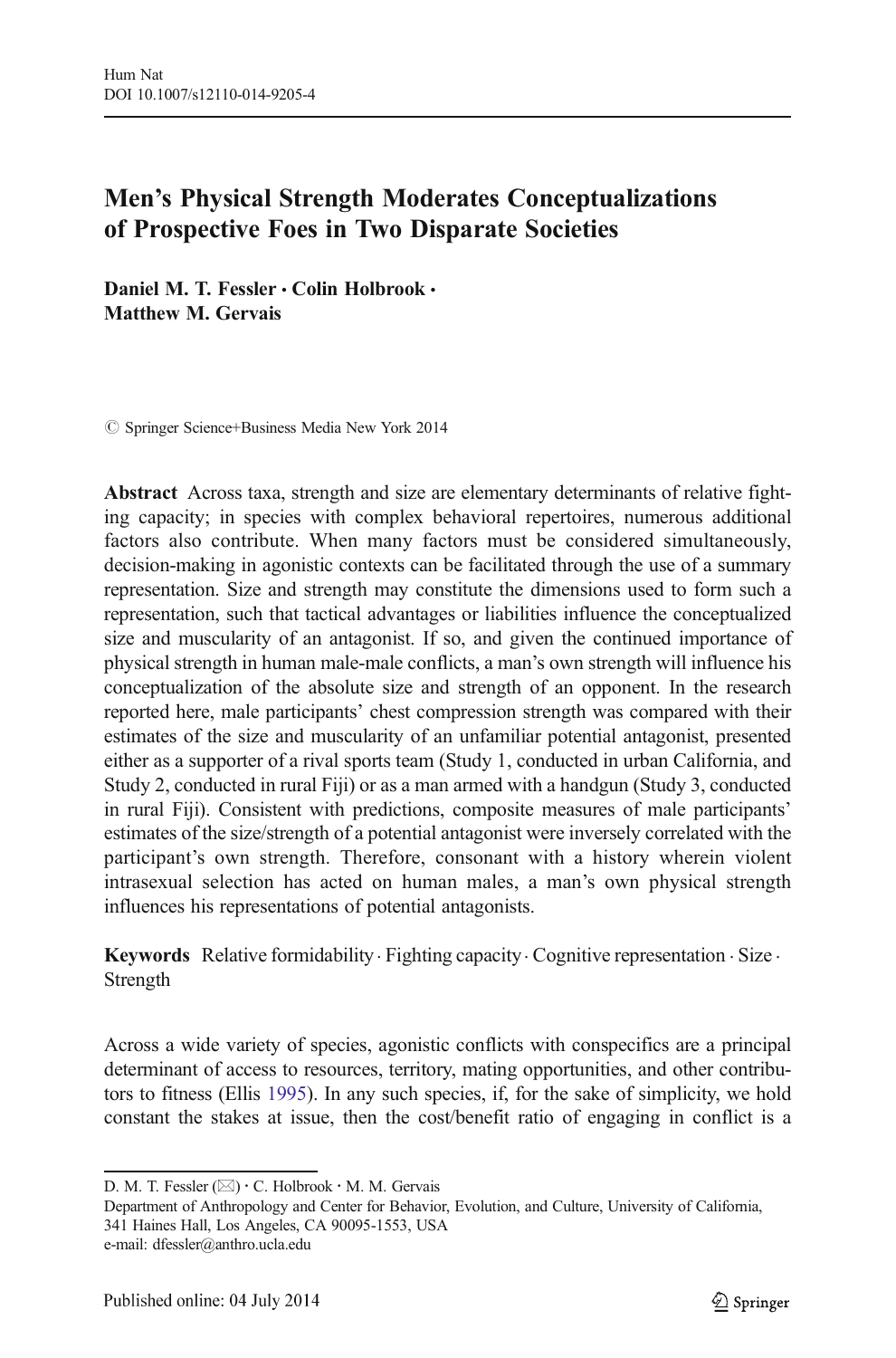function of both the probability of victory and the probable costs (time, energy, and the risk of injury or death) attending a given conflict. These probabilities will be a function of the relative fighting capacities, or formidabilities, of the combatants. Although relative formidability is evident post hoc to the investigator by virtue of the outcome of contests, the simplicity of this observation belies the complexity of the cognitive task confronting individuals who must decide whether to fight, flee, appease, or negotiate. In many species, physical strength is a core component of fighting capacity. However, other factors, including body size, health, skill, armaments, and the size and cohesiveness of coalitions, also influence the outcome of conflicts. In humans, the richness of our species' behavioral repertoire makes the picture more complex still, as, for example, access to offensive and defensive technologies will frequently be determinative in this regard.

Given the range of factors that contribute to relative formidability, optimal decisionmaking in situations of potential violent conflict hinges on assessing, tabulating, and comparing diverse features of self and other. Whenever multiple heterogeneous factors must be combined in one decision-making process, this process can be simplified by compiling the factors into a single summary representation. Because strength and body size are phylogenetically ancient determinants of fighting capacity—a pattern reinforced by inevitable and redundant experience during development—we should expect many species to be adept at both assessing these attributes and employing representations of such assessments in the decision-making process. In turn, this capacity can be co-opted to represent many more factors that contribute to relative formidability. In short, as the complexity of a species' behavioral repertoire increases, the simple representational system that captures assessments of physical size and physical strength can come to serve the aforementioned summary function—size and strength can constitute the dimensions of a cognitive representation that summarizes multiple determinants of relative formidability, such that the greater the actor's formidability compared with that of the prospective opponent, the smaller and weaker the foe is conceptualized as being (Fessler et al. [2012](#page-14-0)). To be clear, we are concerned here not with the process of visual perception, but rather with the properties of a cognitive representation—conceptualized size and conceptualized strength are hypothesized to be the dimensions of an internal mental representation that summarizes the tactical assets and liabilities that each of the two parties (the self and the target of the assessment) would bring to a violent conflict.

Although still in its early phases, emerging research is consonant with this thesis. In humans, access to weapons is a key determinant of relative formidability, and, consonant with the aforementioned, knowing that a man possesses a weapon leads U.S. participants to estimate him to be larger and more muscular (Fessler et al. [2012\)](#page-14-0). Similarly, paralleling the situation in many mammals, coalitional support also contributes to relative formidability in humans, and, correspondingly, the presence of allies leads men in the U.S. to estimate an opponent to be smaller and less muscular (Fessler and Holbrook [2013](#page-14-0)a); likewise, cognizance that an enemy coalition has been degraded has the same effect (Holbrook and Fessler [2013](#page-15-0)). Risk-proneness is a component of relative formidability, as individuals who are less averse to the possibility of injury or death are more likely to engage an adversary in combat, and less likely to retreat if injured; correspondingly, among participants in both the U.S. and rural Fiji, riskprone individuals are conceptualized as larger, more muscular, and more violent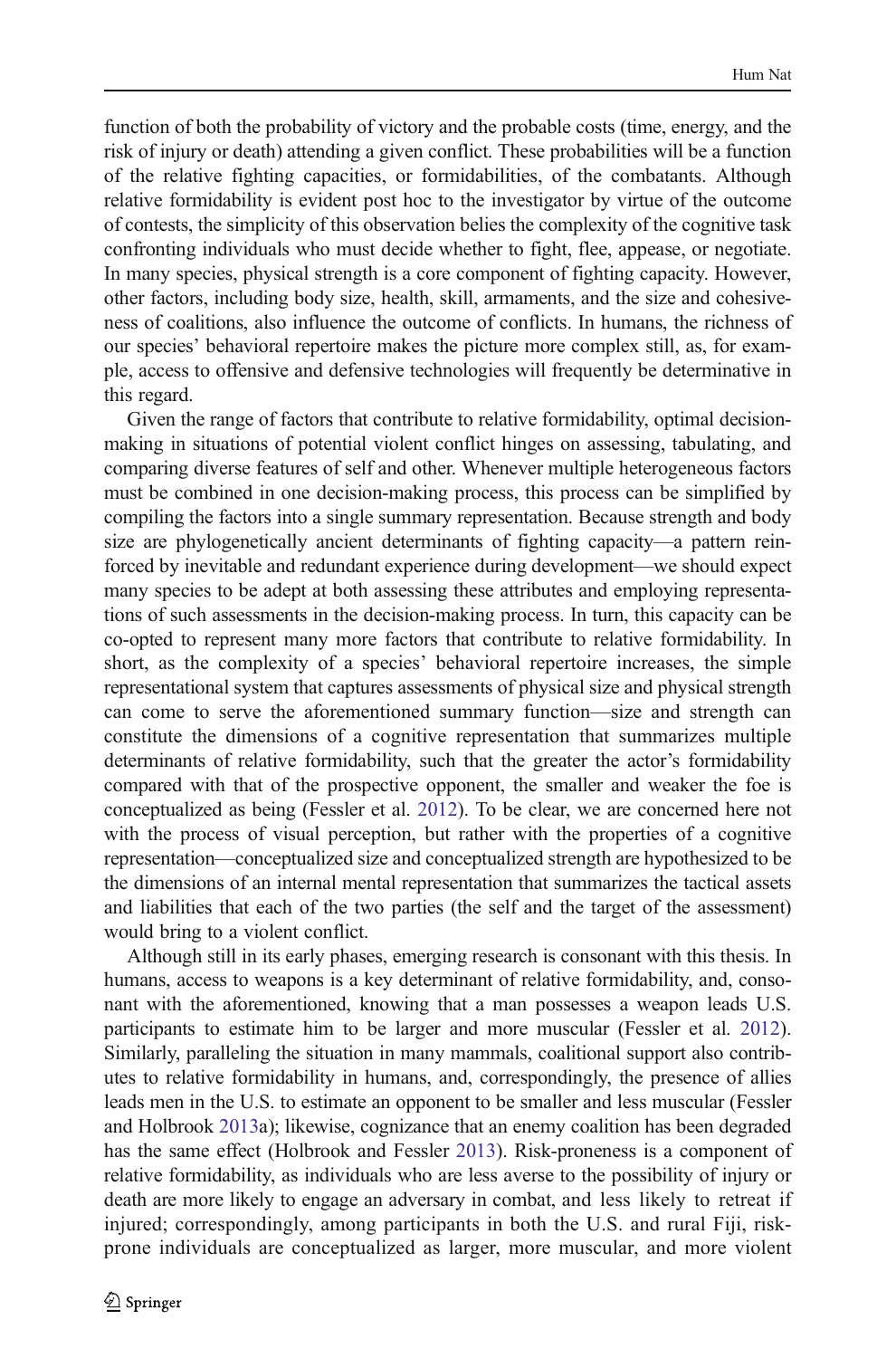(Fessler et al. [2014\)](#page-14-0). Culture is an important source of information regarding the relative formidability typical of the members of various groups. Correspondingly, in the U.S., racist stereotypes that depict outgroup members as dangerous are accompanied—and mediated—by conceptualizations of increased size and muscularity [\(Holbrook et al. n.d.\).](#page-15-0) Lastly, addressing an elementary determinant of relative formidability, being physically incapacitated increases U.S. men's judgments of the size and muscularity of a potential antagonist, and decreases assessments of their own size (Fessler and Holbrook [2013b\)](#page-14-0).

Additional support for the above representational thesis derives from recent work by other investigators who work outside of an evolutionary framework and employ different measures. Yap, Mason, and Ames [\(2013\)](#page-15-0) report that manipulating participants'sense of power influences participants' estimates of a target individual's size and weight; those induced to feel powerful underestimated these features of a target, whereas those induced to feel powerless overestimated them. Likewise, Duguid and Goncalo ([2012](#page-14-0)) show that participants induced to feel powerful overestimate their own height and, secondarily, underestimate the height of a target individual.

Although humans possess the most complex behavioral repertoire known, in faceto-face violent conflicts, physical strength nevertheless contributes to human fighting capacity just as it does in other species. This is most clearly evidenced by (a) the value of strength/power conditioning in contemporary training for combat sports (Amtmann and Berry [2003](#page-14-0); La Bounty et al. [2011\)](#page-15-0), (b) the ubiquitous use of weight categories in combat sports as a means to minimize strength differences between contestants, and (c) the equally ubiquitous practice among combat sports athletes of dramatically reducing body weight just prior to contests in an attempt to obtain a strength advantage over opponents (Horswill [2009](#page-15-0)). Human males exhibit a wide variety of morphological attributes consistent with a history of intrasexual selection through agonistic competition (Archer [2009;](#page-14-0) Morgan and Carrier [2013](#page-15-0); Puts [2010](#page-15-0); Sell et al. [2012](#page-15-0)). Correspondingly, by attending to such features, observers appear able to accurately judge a man's strength and fighting ability (Sell et al. [2009a](#page-15-0), [2010;](#page-15-0) Třebický et al. [2013\)](#page-15-0). Moreover, male morphology appears to be adaptively complemented by a corresponding psychology, as men who are stronger/better fighters report greater feelings of entitlement, lower tolerance for imposed costs, and greater use of and endorsement of violent or coercive tactics, with physical strength being a determinant of each (Archer and Thanzami [2009](#page-14-0); Gallup et al. [2007](#page-14-0); Hess et al. [2010;](#page-15-0) Muñoz-Reyes et al. [2012](#page-15-0); Petersen et al. [2013](#page-15-0); Sell et al. [2009b,](#page-15-0) [2012](#page-15-0); cf. Price et al. [2012](#page-15-0) for caveats). These sentiments reveal a motivational architecture attuned to the likelihood of victory in violent conflict, one that must necessarily be based on assessments of relative formidability. Moreover, the aforementioned representational thesis provides an avenue for exploring the inner workings of such assessments because, when relative formidability is represented in terms of size and strength, a man's own strength should inversely predict his conceptualization of a prospective foe's size and strength.

Importantly, if we are to explore the thesis that a man's own strength contributes to his representation of the relative formidability of an opponent (where that representation uses the dimensions of size and strength), then we must employ absolute rather than relative judgments. We would learn little about the relevant psychological mechanisms were we to ask, "Relative to you, how strong is a generic opponent?" because the participant could accurately answer the question simply by consulting past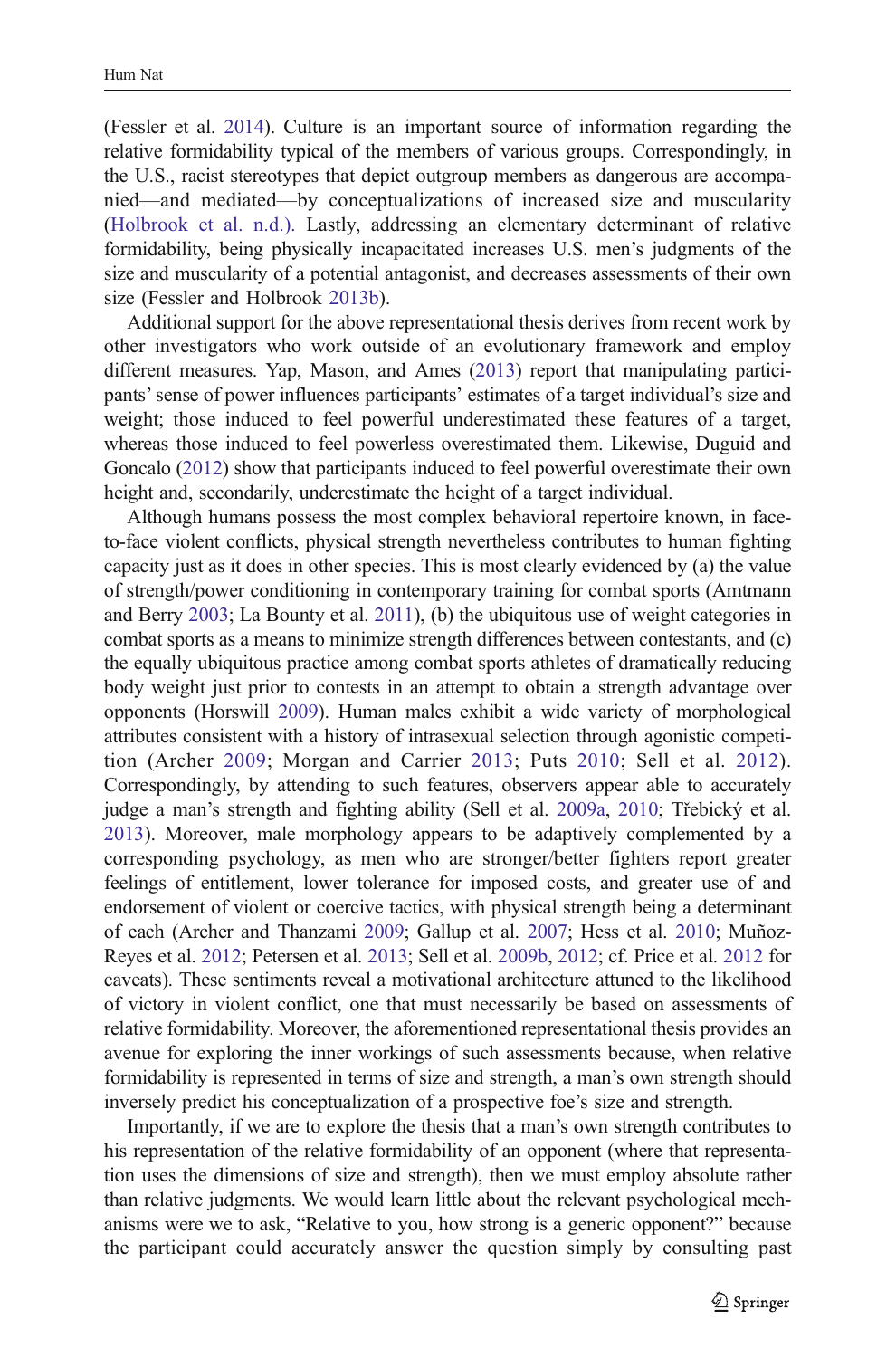experience. For example, if, as the literature cited above strongly suggests, men know with reasonable certainty where they lie on the distribution of strength in the local population, then producing relative judgments of a generic opponent would involve nothing more than verbalizing this knowledge. In contrast, if we frame the question in absolute terms, then individual differences in responses potentially reveal the workings of the postulated representational system. Were responses to this query not influenced by said representations, they would consist merely of reports of the modal characteristics in the local population, with any deviations simply reflecting random variation in the accuracy of participants' knowledge in this regard. In contrast, if responses to this query are indeed influenced by the individual's representation of his own formidability, and if strength is a determinant of such formidability, then responses to questions posed in absolute terms should be systematically patterned with regard to attributes of the participants' own bodies.

Following the above logic, we predicted that stronger individuals would estimate a prospective foe to be smaller and weaker in absolute terms than would weaker individuals. We tested this prediction in three studies. Additionally, in light of the hypothesized use of size as one of the two dimensions with which relative formidability is represented, we also conducted exploratory tests of the effect of participants' own height on conceptualizations of prospective foes, although we did not have firm predictions in this regard.

To conduct the clearest test of our hypothesis, we limited our investigations to men. Although the same representational system exists in women (Fessler et al. [2012\)](#page-14-0), and although strength undoubtedly plays a role in women's decision-making in agonistic contexts (Felson [1996\)](#page-14-0), as noted above, morphological, behavioral, and psychological evidence indicates that selection for success in violent conflict has operated more strongly on human males, and hence we expect the predicted effect to be most pronounced in men.

Men readily employ a variety of phenotypic cues to assess other men's physical formidability (Sell et al. [2009a](#page-15-0), [2010;](#page-15-0) Třebický et al. [2013](#page-15-0)). Given that violent malemale competition is relatively rare in many of the contemporary groups from which existing results derive, these patterns suggest that such competition was a sufficiently powerful source of selective pressure in the past as to shape male minds so as to be ever alert to this possibility. By the same token, even when interactions among men are friendly or potentially friendly, men may assess one another's physical formidability as part of an evaluation of their respective affordances as allies in combat. However, regardless of the truth of these conjectures, it is plausible to expect that mechanisms responsible for assessing relative formidability will be most active in contexts containing cues of the potential for agonistic interaction. Accordingly, the studies reported here were designed to lead participants to infer the possibility of such events.

The popularity of team sports arguably reflects the extent to which these activities engage evolved motives active in coalitional violence (Fessler and Haley [2003](#page-14-0)); correspondingly, violent altercations between fans of rival teams are not uncommon. In studies of many contemporary populations, sports rivalries thus provide an avenue for implicitly framing a target individual as a prospective foe. Because we expect the predicted patterns to be most evident in contexts containing cues of the potential for agonistic interaction, sports rivalries thus provide a useful context for testing our predictions. [Study 1](#page-4-0) employed this tactic among a sample of University of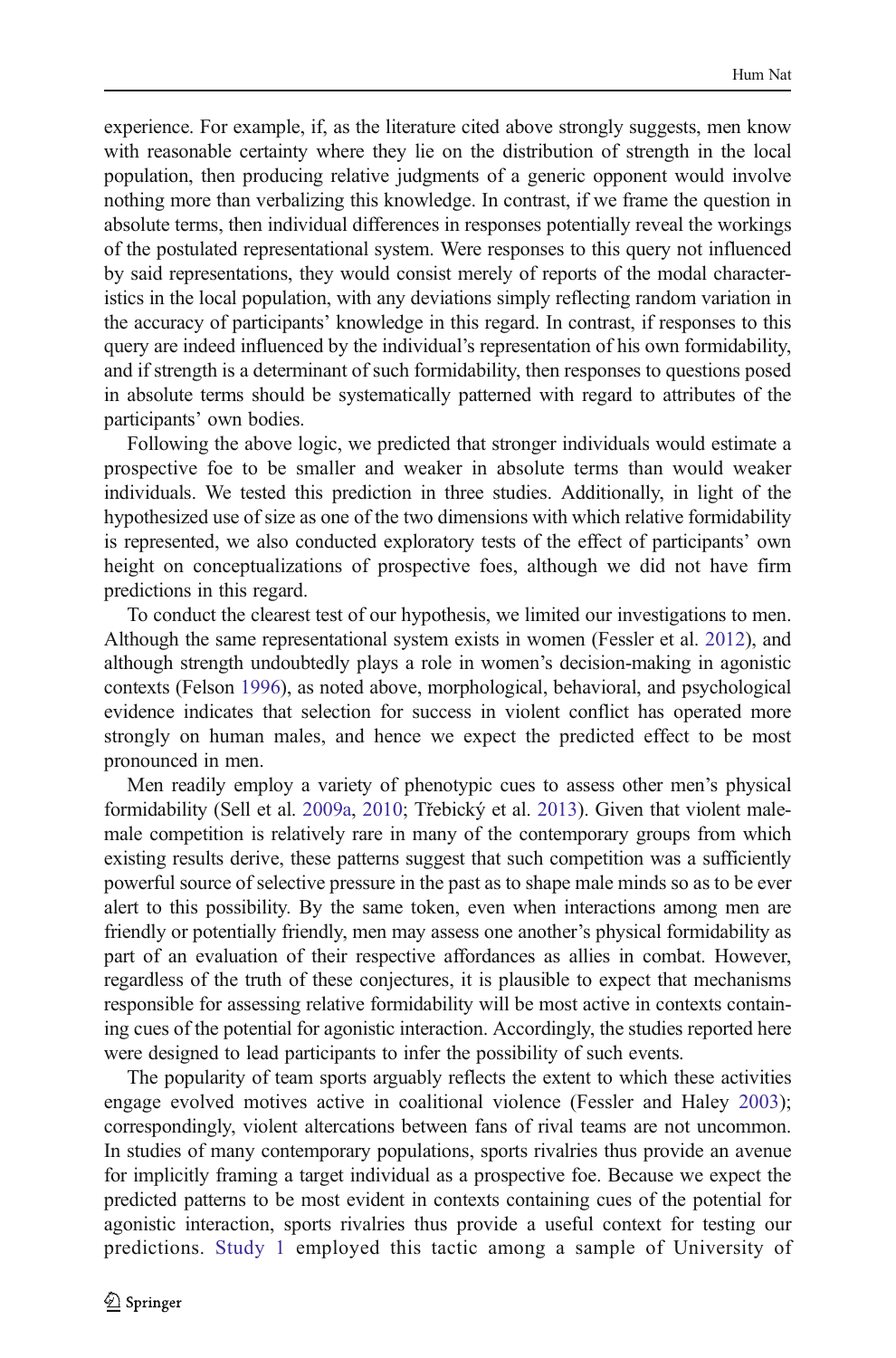<span id="page-4-0"></span>California, Los Angeles (UCLA) male undergraduate students, examining the effects of participants' own strength on their estimates of a target man's size and strength. While both useful and convenient, Western university samples nevertheless often provide only limited evidence in tests of postulated human universals. [Study 2](#page-7-0) therefore employed the same tactic among rural Fijian men, a culturally and technologically disparate sample compared with that of Study 1. Lastly, because the postulated mechanism is expected to operate in both coalitional and non-coalitional agonistic interactions, [Study](#page-8-0) [3,](#page-8-0) also conducted in rural Fiji, removed the implicit framing of coalitional violent conflict, replacing it with indications that the target individual was armed and thus would pose a danger if hostile.

All studies reported in this paper were approved by the UCLA Office of Human Research Protection Program. Informed consent was obtained from all participants.

#### Study 1

#### Participants

Thirty-nine adult male undergraduates were recruited while walking alone on the UCLA campus and invited to participate in exchange for \$3 compensation. Four visiting foreign students who did not speak fluent English were dropped, leaving a final sample of 35 males ranging in age from 18 to 28 years  $(M=20.9; SD=2.18)$ .

## Materials and Procedure

In order to minimize the likelihood that participants would use the researcher as a reference point in making assessments, data were collected by a single female research assistant. Using sports rivalries as an avenue for implicitly framing a target individual as a foe, we recruited participants during the highly publicized March Madness national basketball tournament, asking them to evaluate a target man described as a student at the University of Southern California (USC), our university's principal rival; UCLA's basketball team was competing in the tournament during data collection. The study was framed as relating physical strength to various aspects of visual perception.

On the first page of the survey packet, participants were informed that the study was being conducted by researchers at UCLA and USC to explore the ability to discern various types of information from visual imagery; the page prominently featured both "UCLA Bruins" and "USC Trojans" logos. Following several filler/distracter measures involving visual judgment (e.g., estimating how many colors were originally present in a photograph of jellybeans that had been converted to grayscale), participants were shown a facial photograph of target male depicted in a grayscale image cropped to mask his bodily characteristics (Fig. [1](#page-5-0), upper left). The caption read: "This face photo was taken from a pool of photographs taken of USC students. The researchers measured the USC students' bodily characteristics. Now, your task is to estimate the student's bodily characteristics using only the face photo." In actuality, the face image was taken from the Radboud Faces Database (Langner et al. [2010\)](#page-15-0). Participants estimated the target individual's height in feet and inches, to the nearest half-inch, and used six-item pictorial arrays (Fig. [1](#page-5-0)) to estimate his overall body size and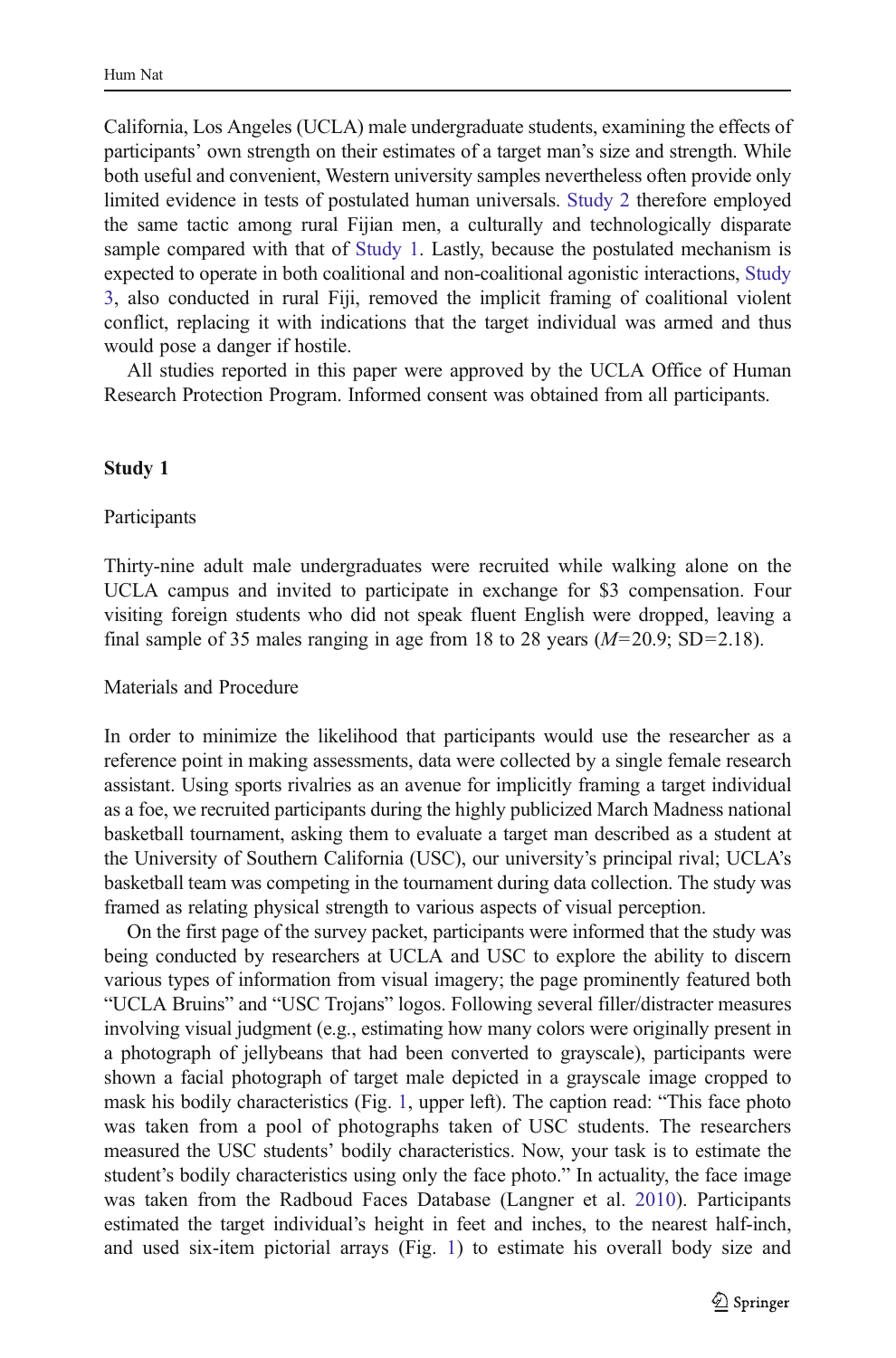<span id="page-5-0"></span>

Fig. 1 Stimuli used in Studies [1](#page-4-0) and [2](#page-7-0), and dependent measures used in Studies [1,](#page-4-0) [2](#page-7-0), and [3.](#page-8-0) Participants in Studies [1](#page-4-0) and [2](#page-7-0) viewed the facial photograph of a purported fan of a rival sports team and estimated his physical traits. In Study [1,](#page-4-0) conducted at the University of California, Los Angeles, the target (top left; modified from the Radboud Faces Database: Langner et al. [2010\)](#page-15-0) was framed as a student at the University of Southern California; in [Study 2,](#page-7-0) conducted on Yasawa Island, Fiji, the target was framed as a supporter of the Suva rugby club. Image arrays were used to estimate size (middle) and muscularity (bottom) in all three studies. In [Study 1,](#page-4-0) height was also estimated in terms of feet and inches. The muscularity array was modified from Frederick and Peplau ([2007](#page-14-0))

muscularity. Demographic items followed, including self-reported height (to the nearest half-inch).

Chest compression strength is a representative measure of male upper-body strength, a key component of fighting capacity; correspondingly, this measure predicts conflictual self-interested attitudes (Hess et al. [2010;](#page-15-0) Sell et al. [2009a](#page-15-0), [2012](#page-15-0)). Following Sell et al. ([2009a\)](#page-15-0), using a hydraulic dynamometer (manufacturer: Baseline) with its handles inverted, we next measured chest compression strength as follows: After grasping the handles, participants were instructed to hold the device at mid-chest height with elbows extended and feet spaced shoulder-width apart. Participants were encouraged to press inward as hard as possible. Participants repeated the strength measure three times each; the highest score was used.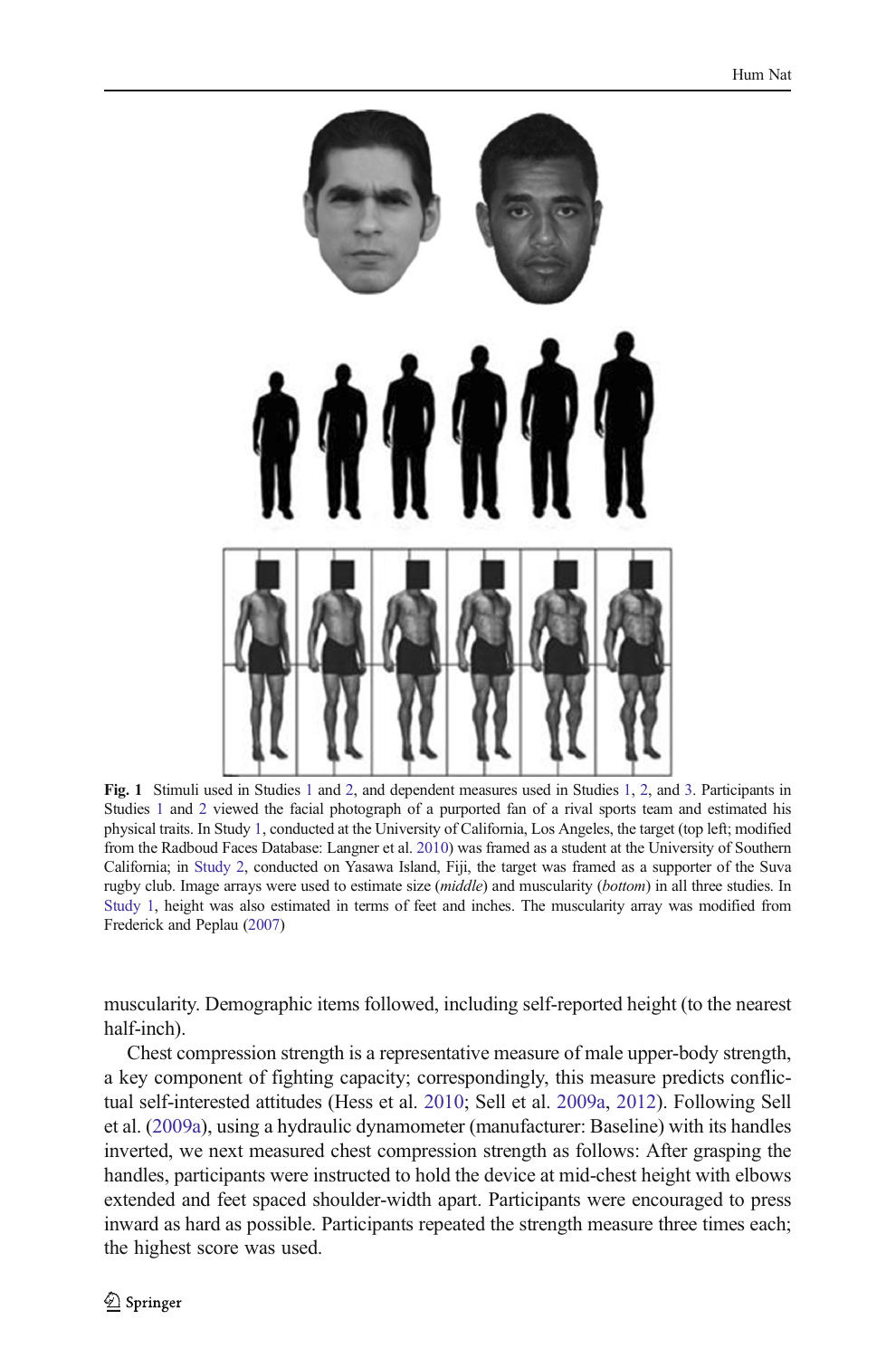<span id="page-6-0"></span>Upon completion, participants were debriefed, thanked, and questioned for suspicion about the purpose of the study. None evinced suspicion that the study involved competition with USC or links between one's own physical strength and one's estimations of attributes of the target USC student.

#### Results

All analyses reported in this paper are two-tailed, alpha=0.05.

Estimated height/size was computed by averaging standardized height estimates and size array ratings. Composite physical formidability scores were created by averaging the height/size and standardized muscularity scores. As predicted, participant strength significantly correlated with estimations of the target's composite formidability (Table 1). Follow-up tests assessing separate estimations of height/size and muscularity revealed a significant negative correlation between strength and the envisioned muscularity of the target. Strength was also negatively correlated with the envisioned height/size of the target, but it did not reach significance (Table 1).

In a marginally significant trend, participant height predicted the target's estimated composite formidability,  $r_{35}$ =−0.32, p=0.062. Follow-up tests revealed a significant negative correlation between participant height and the envisioned height/size of the target,  $r_{35}$ =−0.34, p=0.046. Participant height was negatively correlated with envisioned muscularity of the target, but not significantly,  $r_{35}$ =−0.19, p>0.25.

#### Discussion

The thesis at issue addresses a postulated species-typical psychological adaptation. Accordingly, the predicted inverse relationship between own strength and conceptualizations of an antagonist's absolute size and strength documented in [Study 1](#page-4-0) should obtain universally. Western undergraduates are outliers on many psychological dimensions (Henrich et al. [2010\)](#page-15-0) and are awash in media portrayals of culturally schematized male-male interactions. Because it is unclear how a wide variety of attributes unique to

| <b>Table 1</b> Correlations of Chest<br>Compression Strength and<br>Envisioned Formidability of a<br>Coalitional Rival (Studies $1-2$ ) or<br>Armed Man (Study 3) in Los<br>Angeles and Yasawa, Fiji |                              | r      | $\boldsymbol{p}$ |
|------------------------------------------------------------------------------------------------------------------------------------------------------------------------------------------------------|------------------------------|--------|------------------|
|                                                                                                                                                                                                      | Study 1 UCLA: sports rival   |        |                  |
|                                                                                                                                                                                                      | Composite formidability      | $-.45$ | .007             |
|                                                                                                                                                                                                      | Muscularity                  | $-.44$ | .009             |
|                                                                                                                                                                                                      | Height/size                  | $-.29$ | .098             |
|                                                                                                                                                                                                      | Study 2 Yasawa: sports rival |        |                  |
|                                                                                                                                                                                                      | Composite Formidability      | $-.34$ | .027             |
|                                                                                                                                                                                                      | Muscularity                  | $-.36$ | .017             |
|                                                                                                                                                                                                      | Height/size                  | $-.22$ | .166             |
| In Study 1, height was estimated<br>both in numerical inches and ac-<br>cording to the size array. Height<br>was estimated using only the size<br>array in Studies 2 and 3                           | Study 3 Yasawa: man with gun |        |                  |
|                                                                                                                                                                                                      | Composite formidability      | $-.42$ | .005             |
|                                                                                                                                                                                                      | Muscularity                  | $-.57$ | < 0.01           |
|                                                                                                                                                                                                      | Height/size                  | $-.15$ | .354             |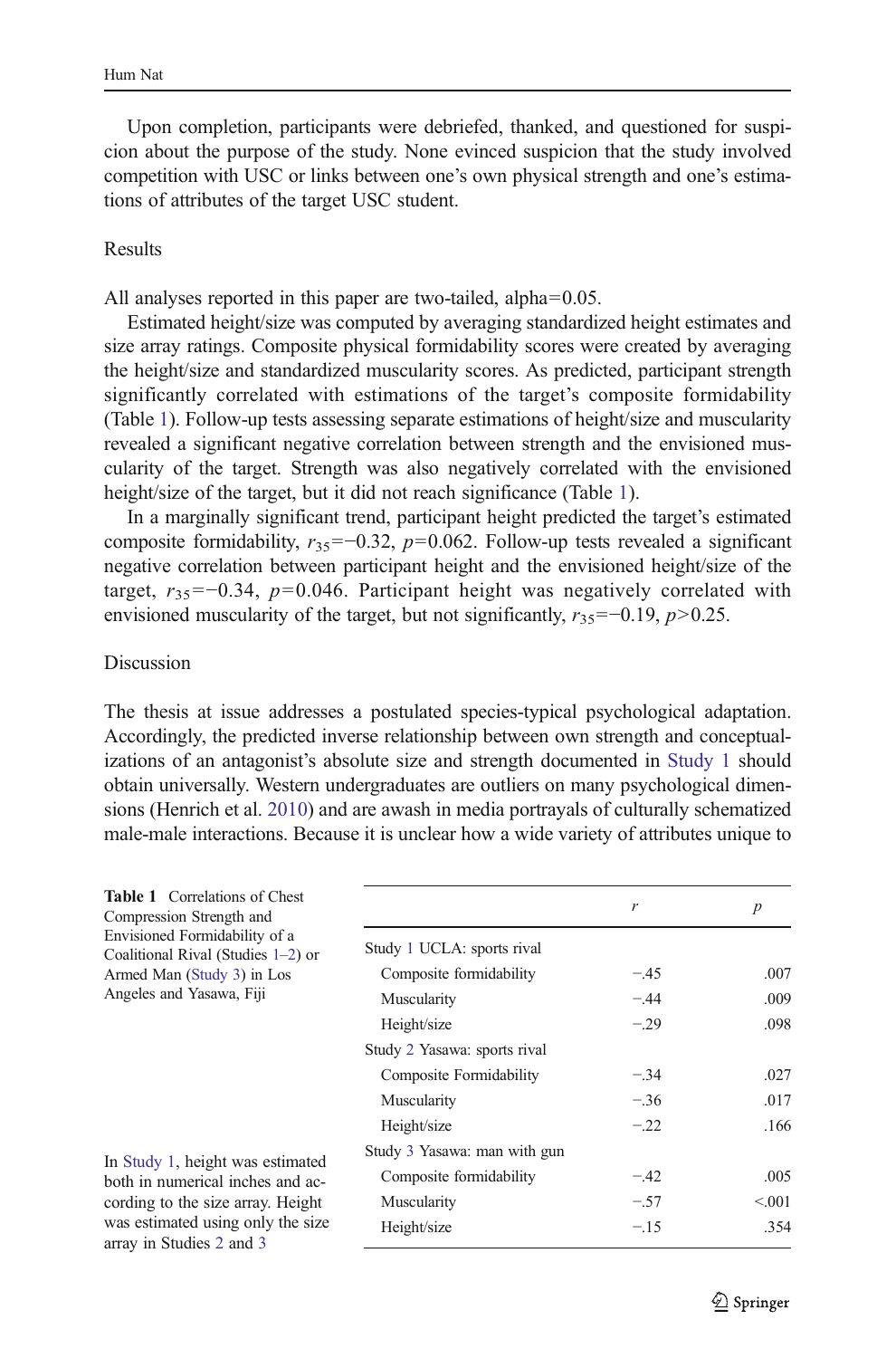<span id="page-7-0"></span>populations such as that which we sampled in [Study 1](#page-4-0) might have shaped our participants' responses, it is therefore critical that the thesis at issue be tested in a population that differs along many conceivably relevant dimensions. Rural Fiji affords an opportunity for such testing since the population is culturally and experientially disparate from that of a Western university.

Studies 2 and [3](#page-8-0) recruited men from small villages on Yasawa Island, Fiji—individuals who have far less exposure to formal education and global media than is typical in the West. On average, Yasawan villagers complete 8 years of primary school within their villages but do not go on to secondary school. At the time of these investigations, there was no reliable electricity in the villages, nor were there any satellite dishes, although televisions were common as household ornaments. Moreover, in contrast to life at an urban Western university, subsistence activities allow Yasawan men to frequently directly assess one another's strength. Subsistence activities produce 75% of calories consumed in Yasawan villages, with men's activities involving daily tending of household gardens and spear or line fishing. Village life also includes frequent collective fishing, farming, house building, and village cleaning events. Pickup rugby games and intervillage rugby tournaments are also common, affording additional opportunities for physical assessment. In light of norms governing male-female interactions, both studies were administered by male researchers. The studies reported here were conducted as part of a larger, long-term project encompassing multiple features of life in a number of villages on Yasawa; hence participants were familiar with participation in structured scientific research. For a fuller ethnographic description of life in the region, see Henrich and Henrich ([2014](#page-15-0)) and Gervais [\(2013\)](#page-15-0).

# Study 2

## Participants

All 43 adult male residents (ages  $18-79$ ;  $M=42.67$ ; SD=15.70) present in two Yasawan villages were recruited. No compensation was offered for this study; rather, the larger study of social life on Yasawa Island within which this study was embedded periodically provides cash and assistance to villagers.

# Materials and Procedure

Rugby—a sport happily described by many practitioners as a form of coalitional violence—is the principal athletic activity in rural Fiji. Participants were shown a facial photograph of an unfamiliar target Fijian man, cropped to mask bodily characteristics (Fig. [1](#page-5-0), upper right), and truthfully described as a supporter of the rival rugby club based on a neighboring island. Participants then used the visual arrays employed in [Study 1](#page-4-0) to estimate the target's overall body size and muscularity; height was not estimated in formal units (e.g., inches or centimeters) in this study because participants were not accustomed to reckoning size in this manner. In the weeks prior to this study, as part of broader anthropometric data collection procedures for the larger study of Yasawa Islanders in which this study was embedded, participant height, chest compression, and handgrip strength were measured.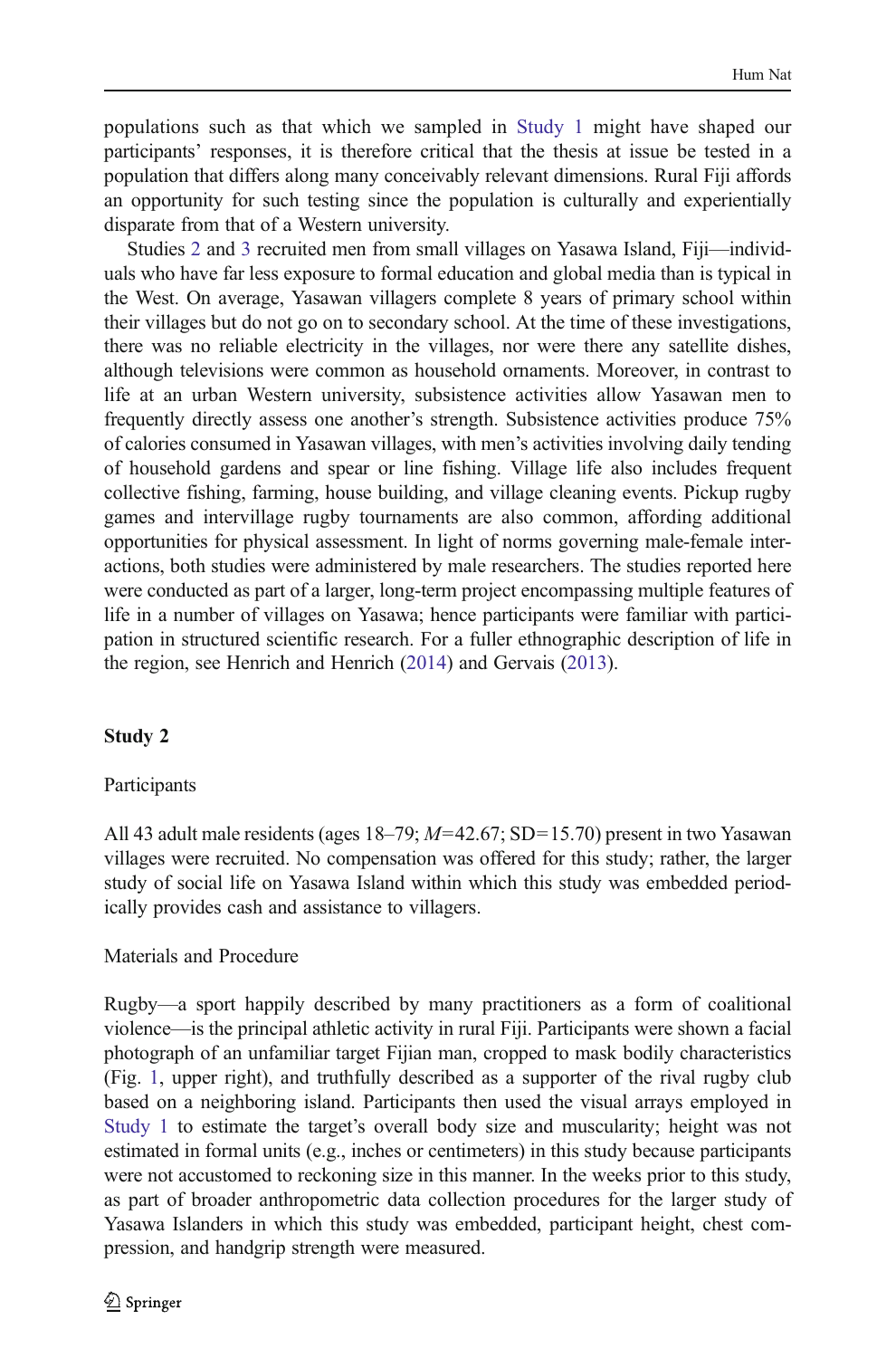# <span id="page-8-0"></span>Results

As predicted, participant chest compression strength significantly correlated with estimations of the target's composite formidability (Table [1\)](#page-6-0). Follow-up tests revealed a significant negative correlation between chest strength and the envisioned muscularity of the target. The correlation between chest strength and the envisioned size of the target was also negative, but it did not reach significance (Table [1](#page-6-0)). Handgrip strength did not correlate with the target's composite formidability, or with separate estimations of the target's size or muscularity,  $p$  values  $\geq 0.18$ . Participant height was also not correlated with estimations of the target's composite formidability, or with separate estimations of the target's size or muscularity,  $p$  values  $> 0.44$ .

# **Discussion**

By presenting the target individual as a supporter of a rival sports team, Studies [1](#page-4-0) and [2](#page-7-0) implicitly framed him as a foe. However, encounters with conspecifics are frequently more ambiguous than this, as coalitional affiliation may not be advertised at the time of interaction. Under conditions of greater ambiguity, the other party's affordances for aggression should dictate the extent to which the actor infers that an agonistic context exists. This is because the costs of erroneously presuming peaceful intent scale with the other party's ability to do harm, creating a problem of error management (Galperin and Haselton [2012\)](#page-15-0)—if the other is capable of inflicting substantial harm, then erroneously assuming that the other is not hostile when the converse is true will be far more costly than erroneously presuming that the other is hostile when, in fact, he is not. Accordingly, in addition to overt cues of hostility, features of the target that enhance his formidability should preferentially activate this representational system. To explore this, we compared Fijian men's own strength with their estimates of the size and muscularity of men depicted holding either innocuous tools or a handgun.

# Study 3

Participants

This sample was identical to that of [Study 2](#page-7-0), save one individual who was absent; the age range was  $18-79$  ( $M=43.6$ ; SD=15.91). The modal timespan separating participation in the two studies was 14 days.

Materials and Procedure

The study was framed to participants as an investigation of whether hand characteristics can reveal bodily traits. In a within-subjects design, participants viewed five photographs purportedly depicting the right hands of five men (in reality, only one man's hand was portrayed). Each hand held either one of four construction tools or a handgun (Fig. [2\)](#page-9-0); participants were told that these items were included in order to provide scale. The five photographs were presented in randomized order.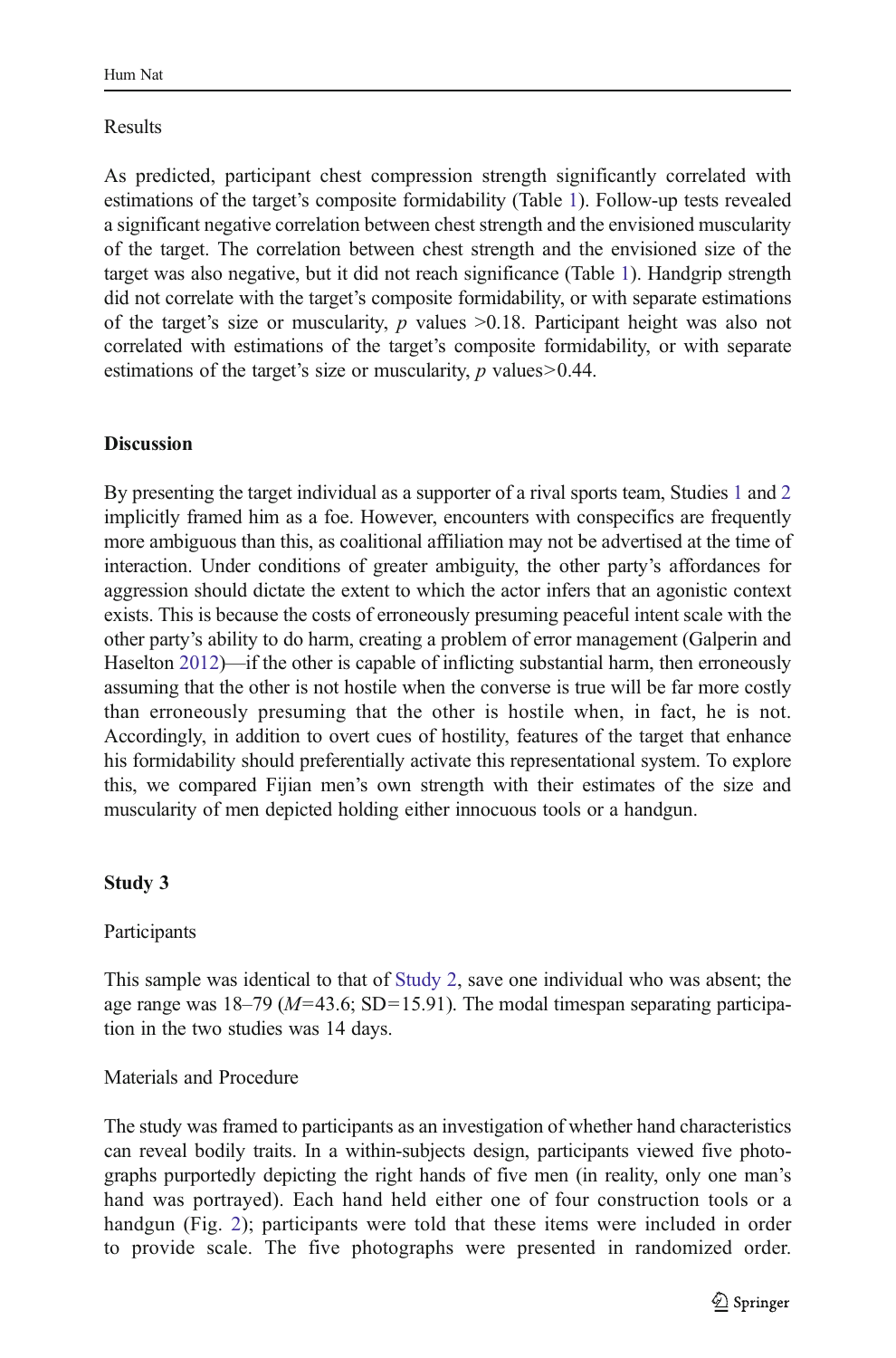<span id="page-9-0"></span>

Fig. 2 Stimuli used in [Study 3](#page-8-0). In [Study 3](#page-8-0), participants rated the size and muscularity of men holding a .357 caliber handgun, a drill, a handsaw, a caulking gun, and a stapler. The photographs, presented on laminated cards, were sized so that the objective dimensions of each hand remained constant across all images

Participants estimated the size and muscularity of the five targets using the same measures as in Study  $2.<sup>1</sup>$ 

## Results

Preliminary analyses revealed no effects of order on formidability ratings. A repeated measures ANOVA found no effect of the item held in a given photograph on estimations of physical formidability,  $p > 0.41$ .<sup>2</sup> As predicted, participant chest strength correlated with the gun-holding man's estimated composite formidability (Table [1\)](#page-6-0). There were no significant correlations between participant chest strength and estimations of the formidability of any of the tool-holders,  $p$  values  $\geq 0.10$ . Follow-up tests assessing the individual estimations of size and muscularity revealed a significant negative correlation between chest strength and the envisioned muscularity of the gun-holding man. The correlation between participant chest strength and the envisioned size of the gun-holding man was also negative, but nonsignificant (Table [1](#page-6-0)). Handgrip strength did not correlate with the gun-holding target's composite formidability,  $p > 0.29$ ; with separate estimations of the gun-holding target's size or muscularity,  $p$  values  $>0.24$ ; or with the composite formidability of any of the tool-holders,  $p$  values  $>0.08$ . Participants' height did not correlate with estimations of the gunholding target's composite formidability,  $p > 0.55$ .

## Discussion

The uniqueness of the effects of a man's own strength on his conceptualizations of a gun-wielding target relative to his assessments of possessors of tools is consonant with the thesis that assessments of one's own strength are primarily salient in potentially

<sup>&</sup>lt;sup>1</sup> For this test to be meaningful, the stimulus items must be recognizable to participants. Although we did not systematically measure such familiarity, on the basis of extensive immersion in the local culture, MG estimates participants' ranked degree of familiarity with these items as (1) saw; (2) gun; (3) drill; (4) stapler; (5) caulking gun. Handsaws are common in Fijian villages and are integral to all house building. Guns are rare in Fiji, and absent from villages, but they are common in the few action movies that villagers have seen on DVD (such a movie might be played once or twice a month on a weekend night when a generator is running at the house of one of the few villagers with a TV and DVD player). Drills are occasionally used by government workers constructing schools and similar buildings in the villages and are used at the lone tourist resort on the island (1.5 h walk from the villages), where village men are sometimes employed; the latter is also true of staplers and caulking guns.

 $2$ <sup>2</sup> The stimuli used in [Study 3](#page-8-0) were taken from Fessler, Holbrook, and Snyder ([2012](#page-14-0)). Consistent with the thesis that relative formidability is represented using the dimensions of size and strength, Fessler et al. [\(2012\)](#page-14-0) found that, among U.S. Internet users, men holding either guns or a knife were conceptualized as larger and more muscular than men holding tools. The departure of our results in this regard from those of the previous paper likely stems from the marked difference in sample sizes between the two investigations, as all of the previous samples were more than 10 times larger than our present sample.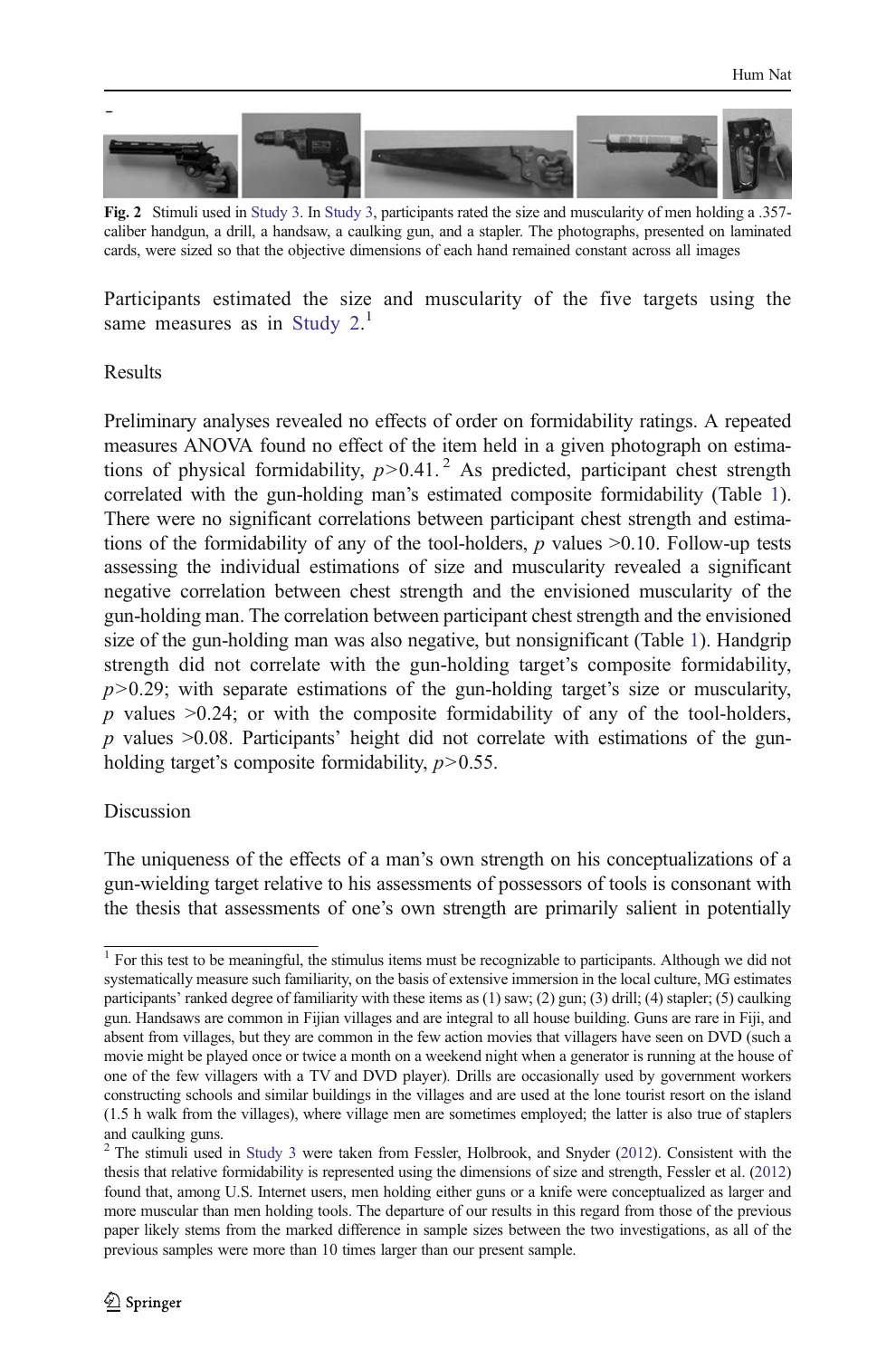agonistic contexts. Although tools can be employed as weapons, since their use need not connote a combative stance, judgments of tool possessors appear not to activate assessments of one's own formidability to the same extent as judgments of those possessing weapons.

#### General Discussion

With some variation in the particulars, across three studies conducted in two disparate societies we found that, consonant with both the importance of physical strength in human aggression and the notion that relative formidability is represented using the dimensions of size and strength, a man's own physical strength was inversely related to his estimates of the composite size and strength of an unfamiliar man when the latter either was presented as a likely adversary (Studies [1](#page-4-0) and [2\)](#page-7-0) or was depicted holding a weapon affording hostile action [\(Study 3\)](#page-8-0).

Being preliminary in nature, our explorations of this topic are subject to a number of limitations. First, in contrast to some studies of aggression (e.g., Cohen et al. [1996\)](#page-14-0), we did not present participants with an actual antagonist in person but instead used photographs that depicted only the face or hand of the target being evaluated. It is important to understand that our studies are intended to explore a representational system, not a perceptual system. It would be maladaptive indeed were it the case that one's own formidability influenced one's ability to accurately perceive the actual dimensions of an antagonist, as this would lead to ineffective combat maneuvers (e.g., blows that miss the target).<sup>3</sup> Given our goals, we intentionally presented our participants with stimuli that provided only limited information regarding the bodily features of the target, thereby affording an opportunity for the participant's representational system to surface via his estimates of the attributes of the target. Nevertheless, although the rationale for our choice of methods is sound, it is likely that photographs, especially those depicting only portions of an individual, activate the postulated mechanisms more weakly than would the presence of an actual antagonist.

Second, we were faced with the problem of possible sex-of-experimenter effects. On the one hand, given that targets were male, the use of male researchers carried the liability that participants might employ the researcher as a reference point in making judgments about the target, thereby introducing noise into the results. Although Fijian norms of inter-gender behavior led us to use male researchers in Studies [2](#page-4-0) and [3,](#page-7-0) in light of the above considerations, we opted for a female researcher in [Study 1.](#page-4-0) However, this too carries liabilities, as young men plausibly seek to impress young women, particularly on strength measures that involve a degree of discomfort (see Levine and De Simone [1991](#page-15-0)); such behavior may be especially pronounced in more aggressive men. That we obtained similar results across Studies [1](#page-4-0) and [2](#page-4-0) provides some

<sup>&</sup>lt;sup>3</sup> By the same token, we are not proposing that strategic self-deception occurs—we do not suggest that strong men harbor illusions (whether adaptive or otherwise) regarding the real physical properties of other men. Rather, we argue, conceptualized muscularity and conceptualized bodily size are the dimensions of a mental image that captures many properties, be they somatic, social, or technological, of the antagonist relative to the self. Strong men do not conceptualize the target differently than do weak men because the former are deluded; rather, they do so because they possess a tactical asset—their strength—that the latter do not.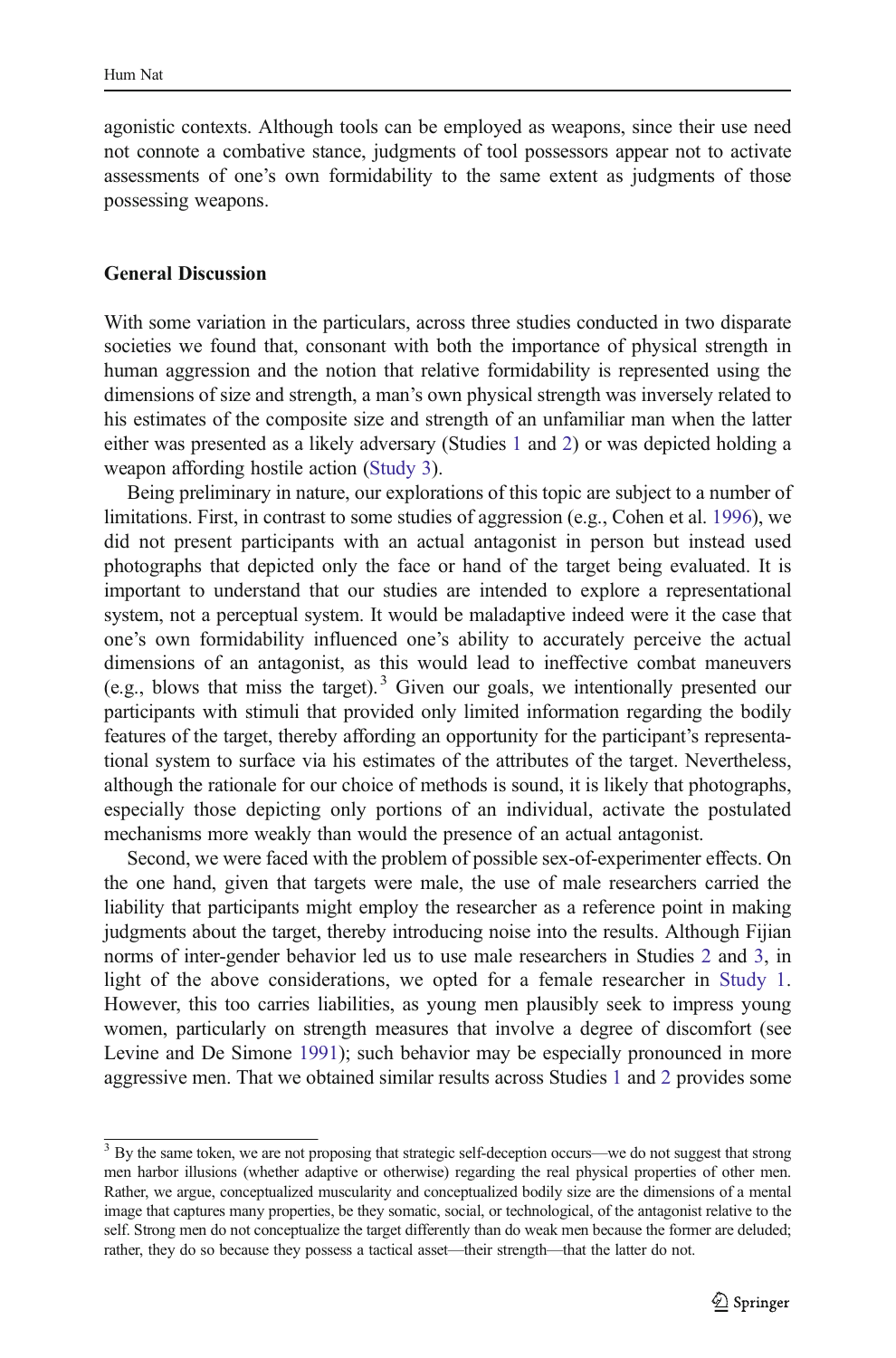reassurance in this regard, but future investigators should nonetheless attend carefully to this issue.

As the above illustrates, cross-cultural variation in norms can complicate research. Nonetheless, when investigating putatively universal features of the mind, there is significant advantage in employing samples from societies differing widely in scale, value systems, modes of subsistence, and immersion in global mass media, as this reduces the likelihood that positive results reflect parochial features of one society. The latter constitutes a notable risk whenever the sole society sampled is the investigators' own because the nature of mechanisms that process and use cultural information is such that culture is often transparent to the user, making it easy to mistake local psychologies for universal features of mind (Fessler [2011](#page-14-0)).

A third limitation to which our studies are subject concerns additional factors likely to play a role in decision-making in situations of potential agonistic conflict. In introducing the theoretical framework employed here, we noted that the cost/benefit ratio of engaging in combat is a function of both the probability of victory and the probable costs of combat provided that one holds constant the stakes at issue. Like the research summarized in the introduction to this paper, the research reported here examines only the tactical assets and liabilities that the two parties bring to a fight; left unaddressed are questions of the rewards of victory or the costs of defeat. It is possible that, consonant with the dimensions employed, the representational system at issue operates exclusively on information relevant to relative formidability, and hence does not capture considerations of stake size. However, given that the postulated function of this system is to compile diverse pieces of information into a single summary representation that can readily be consulted when making a decision, we might expect that, despite being conceptually divorced from the dimensions of size and strength, factors determining stake size are nevertheless summarized by the same representation. We hope to explore such questions in the future.

[Study 3](#page-8-0) employed photographs of a handgun and construction tools, items that are clearly modern. Some readers may be puzzled by our use of such stimuli in a study designed to probe postulated evolved mechanisms. Evidence from speed-of-detection studies indicates that modern threats (guns) are noticed as quickly as ancestral threats (snakes) (Fox et al. [2007](#page-14-0)), while detection of each can be enhanced by priming with congruent environments (Young et al. [2012](#page-15-0)). Importantly, such findings do not argue against the notion that evolved mental mechanisms play a critical role in processing and responding to stimuli of high fitness relevance. Ancestral humans occupied a wide variety of ecosystems, each entailing unique hazards. Many of these hazards did not have overlapping cue features, precluding the evolution of panhuman templates for detecting such threats. At the same time, culture acts as a repository of locally relevant information. As a result, we can expect evolved mechanisms to be both open to, and dependent on, socially transmitted information (Barrett [2005;](#page-14-0) Fessler and Machery [2012\)](#page-14-0). Hence, although guns and power drills were not part of our species' ancestral environment, other weapons and tools were, and we can expect the mind to readily acquire, retain, and use information about the properties of modern exemplars of these two categories, including their affordances in combat. Accordingly, in the present context, a man depicted holding a drawn handgun should readily be categorized as a potential assailant, whereas a man depicted holding a power drill should not;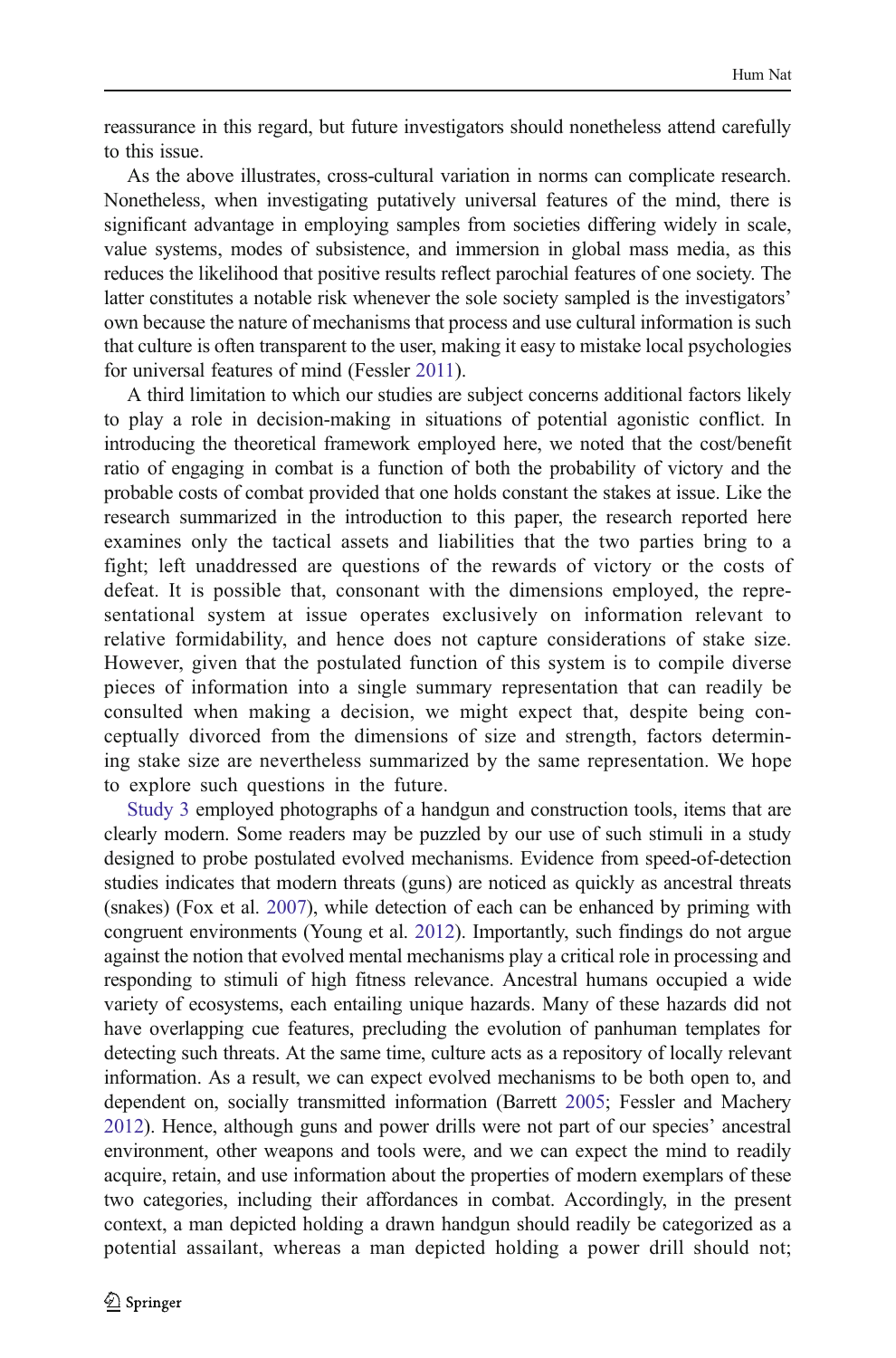calculations of relative formidability plausibly then occur downstream of these categorization events.

In all three of the studies reported here, a man's own strength is significantly negatively correlated with conceptualizations of a prospective foe postulated to reflect assessments of relative formidability; however, in two of the three studies a man's own height is not correlated thusly. The apparent absence of an effect of own height is further underscored by the fact that the positive results obtained in this regard in [Study 1](#page-4-0) rely on self-reported height, whereas the null results in Studies [2](#page-7-0) and [3](#page-8-0) derive from actual anthropometric measurements. As noted in the introduction, existing evidence indicates that factors affecting relative formidability shape perceptions of own height (Duguid and Goncalo [2012](#page-14-0); Fessler and Holbrook [2013b](#page-14-0)); hence it is possible that the positive effects found in [Study 1](#page-4-0) simply reflect an indirect pathway whereby own strength influences conceptualizations of relative formidability by influencing descriptions of one's own height. In the context of [Study 1](#page-4-0), self-reported height may well reflect psychological rather than anthropometric properties.

Evidence from professional mixed martial arts contests—often called "reality fighting" because of the close similarity to street brawls—indicates that height contributes to fighting ability (Collier et al. [2012](#page-14-0)). Likewise, observers perceive a man's height as contributing to his fighting ability (Sell et al. [2009a\)](#page-15-0) and, correspondingly, take relative size into consideration when deciding whether to escalate hypothetical confrontations (Archer and Benson [2008;](#page-14-0) cf. Archer [2007](#page-14-0)). Consistent with their being less vulnerable to assault, taller men are less sensitive to cues of dominance than are shorter men (Watkins et al. [2010\)](#page-15-0). However, although some studies find that height correlates with reported history of aggression and violence (Archer and Thanzami [2007;](#page-14-0) see also Felson [1996\)](#page-14-0), others find no such effects, particularly after controlling for muscular strength (Archer and Thanzami [2009](#page-14-0); Hess et al. [2010](#page-15-0); Sell et al. [2009b](#page-15-0)); likewise, the effects of height on perceived fighting ability are substantially smaller than the effects of strength (Sell et al. [2009a\)](#page-15-0). Taken together, these results suggest that strength is a more important determinant of relative formidability than is height; correspondingly, if one's own height contributes at all to assessments of one's relative formidability, it likely does so to a far lesser degree than does one's strength.

The above discussion raises the question of why size is a dimension with which relative formidability is represented.<sup>4</sup> First, this pattern may reflect the nature of the ancestral trait: if body size was a key determinant of relative formidability throughout much of vertebrate evolution, and the mechanism for representing this attribute was subsequently co-opted for use in summarizing many contributors to relative formidability, this dimension would have been retained as a key feature of the representation. Second, this pattern may reflect developmental experience: gross differences in body size between children and

<sup>4</sup> Although in the present studies only nonsignificant trends linked the independent variable of interest (own strength) with the conceptualized height/size of the target individual, much of the prior work reviewed in this paper reports expected correlations between relative formidability and the conceptualized height/size of the target.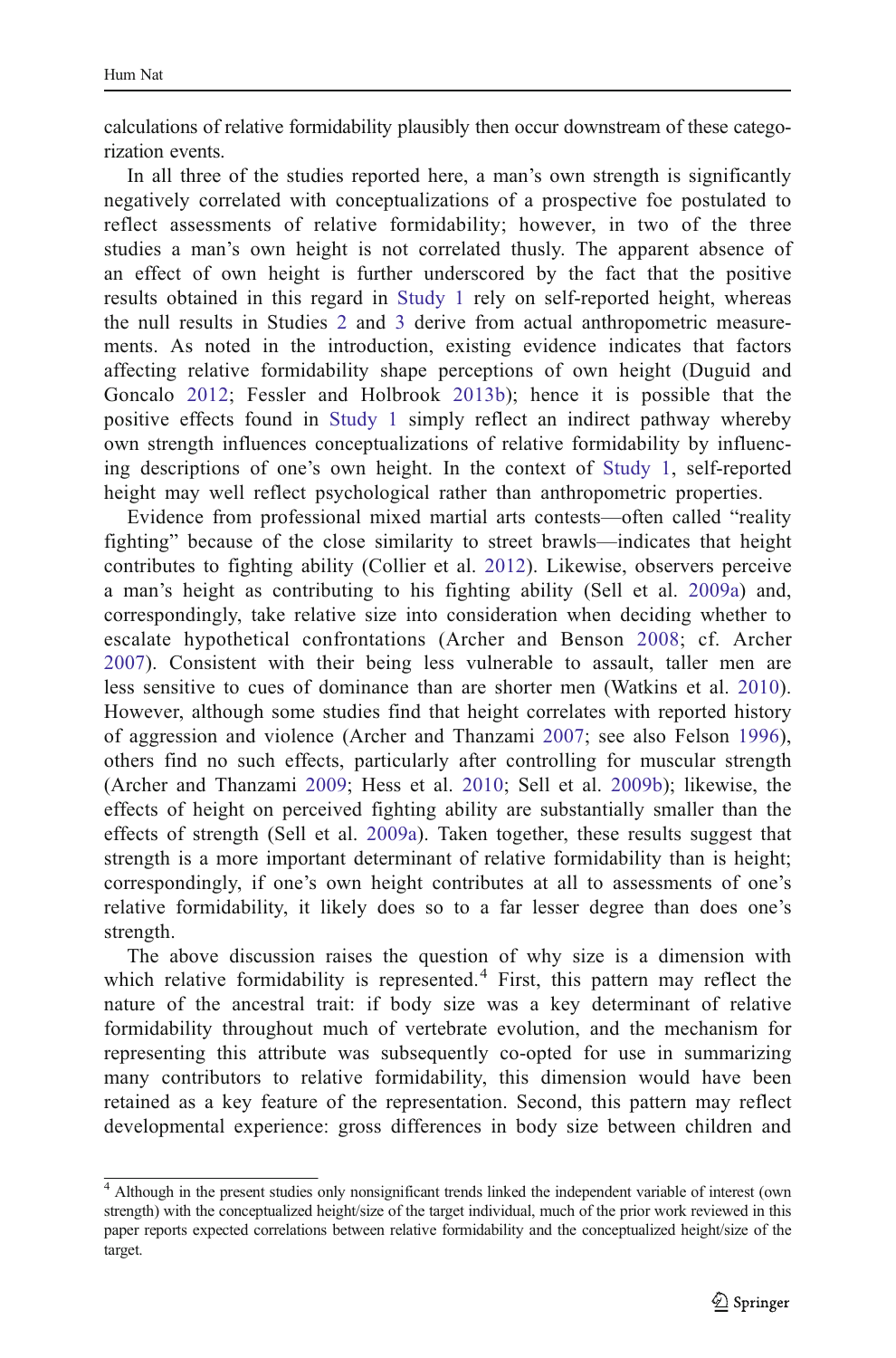adults, and between younger and older children, are necessarily highly predictive of the outcome of violent conflicts. As a consequence, when based on experience, mechanisms for representing relative formidability may seize on this dimension. Last, it is possible that both the phylogenetic and the ontogenetic explanations apply.

Regardless of which of these explanations accounts for the phenomenon, many of the prior investigations described above have found that the conceptualized size of a potential foe is one of the two dimensions with which relative formidability is represented. In all three of the studies reported here, a participant's own physical strength correlates more strongly with his conceptualization of the target's muscularity than with his conceptualization of the target's size. This raises the possibility that, perhaps reflecting the isomorphism between the relevant aspect of the self and the feature of the other being envisioned, own physical strength shapes conceptualization of the foe's muscularity via a more direct pathway than is true of other determinants of relative formidability.

Some prior investigations have found that handgrip strength correlates with an individual's self-reported history of aggression (Archer and Thanzami [2007](#page-14-0); Gallup et al. [2007;](#page-14-0) see also Muñoz-Reyes et al. [2012\)](#page-15-0); however, other studies have found no such correlation (Archer and Thanzami [2009](#page-14-0); Gallup et al. [2010\)](#page-14-0). We did not measure handgrip strength in [Study 1](#page-4-0); in Studies [2](#page-7-0) and [3,](#page-8-0) participants' handgrip strength did not correlate with their conceptualizations of the muscularity or size of the target individual. Although handgrip strength is undoubtedly relevant to fighting ability—particularly when weapons are employed (see Young [2003\)](#page-15-0)—it is probably far less important than chest strength, a determinant of both the force of punches and grappling capacity. Consonant with this reasoning, male expert judo practitioners do not differ from nonpractitioners in handgrip strength despite the importance of grasping in this combat sport (Ache Dias et al. [2012\)](#page-14-0). Indeed, underscoring the importance of forceful blows, there are indications that the human hand exhibits derived features that enhance its effectiveness as a striking weapon when the fist is closed (Morgan and Carrier [2013](#page-15-0)). In light of these considerations, of the two measurements, it is plausible to expect that chest strength will contribute more to self-assessed relative formidability than will handgrip strength; this may explain why the former, but not the latter, was consistently negatively correlated with participants' conceptualizations of the prospective foe in Studies [2](#page-7-0) and [3](#page-8-0).

With the above caveats and considerations in mind, our results can be understood as adding to the growing body of literature documenting that, consistent with a history of violent intrasexual competition, a man's own strength and fighting ability play a prominent role in both his thinking about others and his behavior toward them. Specifically, by conceptualizing their opponents as smaller and weaker in absolute terms, stronger men represent their superior relative formidability, thus setting the stage for self-interested expectations and coercive actions toward others.

Acknowledgments This work was supported by the United States Air Force Office of Scientific Research under Award #FA9550-10-1-0511. We thank Juliette Gerardo and Joji Rayasidamu for assistance with data collection, and the villagers of Yasawa Island, Fiji, for their participation.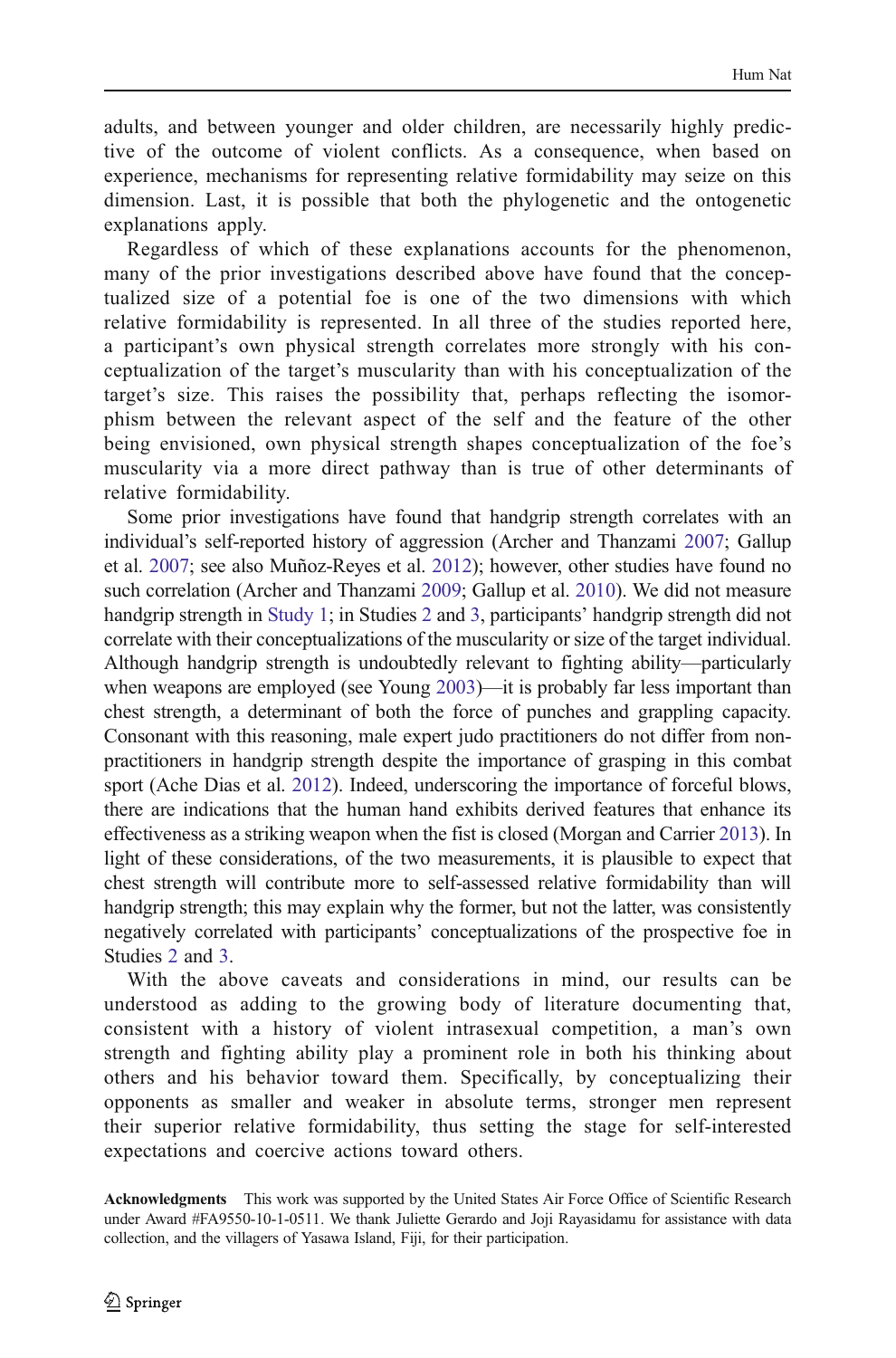## <span id="page-14-0"></span>References

- Ache Dias, J., Wentz, M., Külkamp, W., Mattos, D., Goethel, M., & Borges Júnior, N. (2012). Is the handgrip strength performance better in judokas than in non-judokas? Science & Sports, 27(3), e9–e14. doi:[10.](http://dx.doi.org/10.1016/j.scispo.2011.10.005) [1016/j.scispo.2011.10.005.](http://dx.doi.org/10.1016/j.scispo.2011.10.005)
- Amtmann, J., & Berry, S. (2003). Strength and conditioning for reality fighting. Strength & Conditioning Journal, 25(2), 67–72.
- Archer, J. (2007). Physical aggression as a function of perceived fighting ability among male and female prisoners. Aggressive Behavior, 33(6), 563–573.
- Archer, J. (2009). Does sexual selection explain human sex differences in aggression? Behavioral and Brain Sciences, 32(3–4), 249–266.
- Archer, J., & Benson, D. (2008). Physical aggression as a function of perceived fighting ability and provocation: An experimental investigation. Aggressive Behavior, 34(1), 9–24.
- Archer, J., & Thanzami, V. (2007). The relation between physical aggression, size and strength, among a sample of young Indian men. Personality and Individual Differences, 43(3), 627–633.
- Archer, J., & Thanzami, V. (2009). The relation between mate value, entitlement, physical aggression, size and strength among a sample of young Indian men. Evolution and Human Behavior, 30(5), 315–321.
- Barrett, H. C. (2005). Adaptations to predators and prey. In D. M. Buss (Ed.), Handbook of evolutionary psychology (pp. 200–223). Hoboken: Wiley.
- Cohen, D., Nisbett, R. E., Bowdle, B. F., & Schwarz, N. (1996). Insult, aggression, and the Southern culture of honor: An "experimental ethnography." Journal of Personality and Social Psychology, 70(5), 945–960.
- Collier, T., Johnson, A. L., & Ruggiero, J. (2012). Aggression in mixed martial arts: An analysis of the likelihood of winning a decision. In R. T. Jewell (Ed.), *Violence and aggression in sporting contests* (pp. 97–109). New York: Springer.
- Duguid, M. M., & Goncalo, J. A. (2012). Living large: The powerful overestimate their own height. Psychological Science, 23(1), 36–40.
- Ellis, L. (1995). Dominance and reproductive success among nonhuman animals: A cross-species comparison. Ethology and Sociobiology, 16(4), 257–333.
- Felson, R. B. (1996). Big people hit little people: Sex differences in physical power and interpersonal violence. Criminology, 34(3), 433–452.
- Fessler, D. M. T. (2011). Twelve lessons (most of which I learned the hard way) for evolutionary psychologists. In X. T. Wang & Y. J. Su (Eds.), Thus spake evolutionary psychologists (pp. 281–293). Beijing: Peking University Press.
- Fessler, D. M. T., & Haley, K. J. (2003). The strategy of affect: Emotions in human cooperation. In P. Hammerstein (Ed.), The genetic and cultural evolution of cooperation (pp. 7–36). Cambridge, MA: MIT Press.
- Fessler, D. M. T., & Holbrook, C. (2013). Friends shrink foes: The presence of comrades decreases the envisioned physical formidability of an opponent. Psychological Science, 24(5), 797–802.
- Fessler, D. M. T., & Holbrook, C. (2013b). Bound to lose: Physical incapacitation increases the conceptualized dimensions of an antagonist. PLoS ONE, 8(8), e71306, doi:10.1371/journal.pone.0071306.
- Fessler, D. M. T., & Machery, E. (2012). Culture and cognition. In E. Margolis, R. Samuels, & S. Stich (Eds.), The Oxford handbook of philosophy of cognitive science (pp. 503–527). New York: Oxford University Press.
- Fessler, D. M. T., Holbrook, C., & Snyder, J. K. (2012). Weapons make the man (larger): Formidability is represented as size and strength in humans. PloS One, 7(4), e32751. doi:[10.1371/journal.pone.0032751](http://dx.doi.org/10.1371/journal.pone.0032751).
- Fessler, D. M. T., Tiokhin, L., Holbrook, C., Gervais, M., & Snyder, J. K. (2014). Foundations of the crazy bastard hypothesis: Nonviolent physical risk-taking enhances conceptualized formidability. Evolution and Human Behavior, 35, 26–33.
- Fox, E., Griggs, L., & Mouchlianitis, E. (2007). The detection of fear-relevant stimuli: Are guns noticed as quickly as snakes? Emotion, 7(4), 691.
- Frederick, D. A., & Peplau, L. A. (2007). The UCLA Body Matrices II: Computer-generated images of men and women varying in body fat and muscularity/breast size to assess body satisfaction and preferences. Proceedings of the Eighth Annual Meeting of the Society for Personality and Social Psychology, Memphis, TN.
- Gallup, A. C., White, D. D., & Gallup, G. G., Jr. (2007). Handgrip strength predicts sexual behavior, body morphology, and aggression in male college students. Evolution and Human Behavior, 28(6), 423–429.
- Gallup, A. C., O'Brien, D. T., White, D. D., & Wilson, D. S. (2010). Handgrip strength and socially dominant behavior in male adolescents. Evolutionary Psychology, 8(2), 229–243.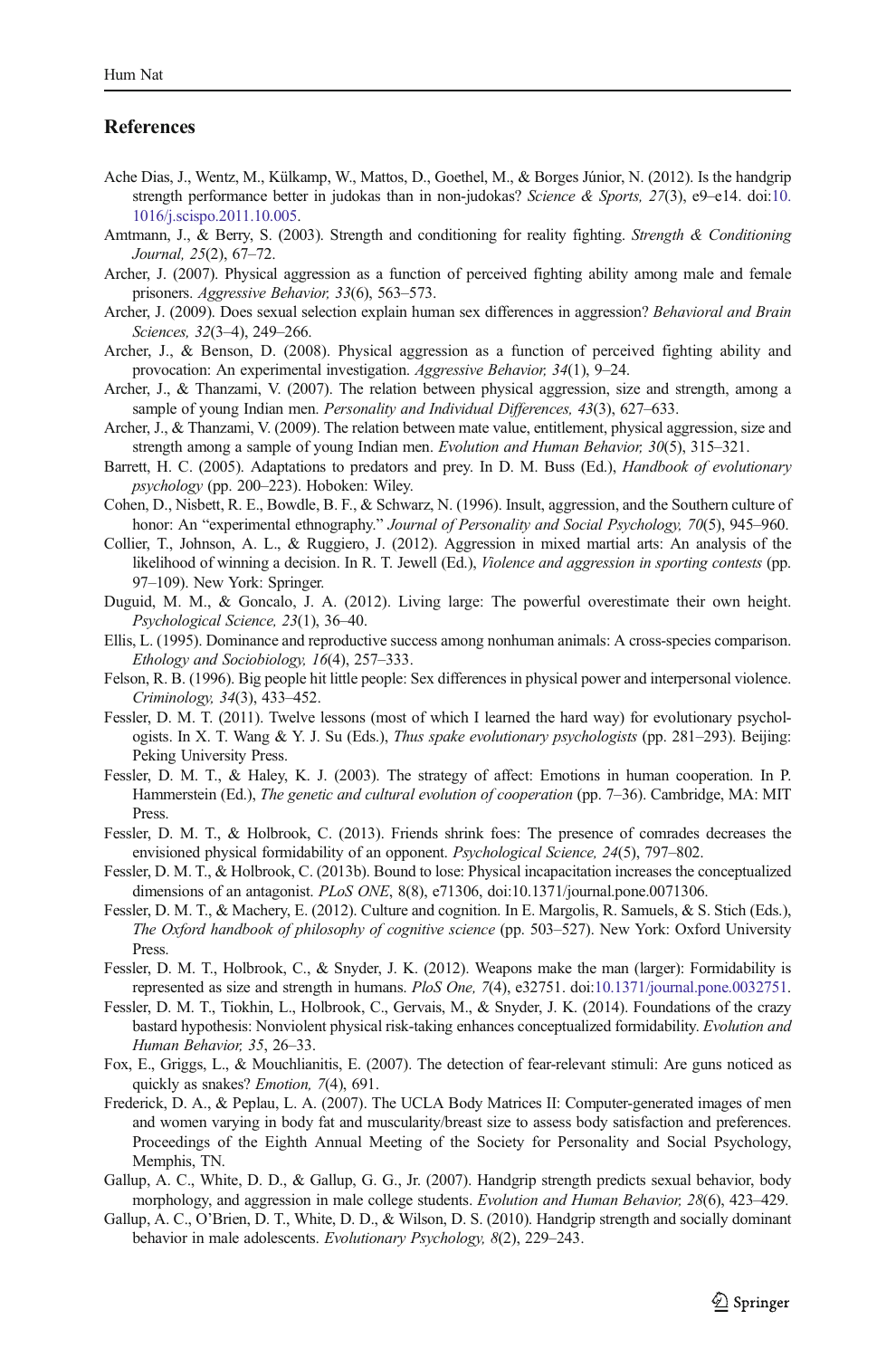- <span id="page-15-0"></span>Galperin, A., & Haselton, M. G. (2012). Error management and the evolution of cognitive bias. In J. P. Forgas, K. Fiedler, & C. Sedikedes (Eds.), Social thinking and interpersonal behavior (pp. 45–64). New York: Psychology Press.
- Gervais, M. M. (2013). Structures of sentiment: Mapping the affective bases of social relationships in Yasawa, Fiji. Ph.D. dissertation, Department of Anthropology, University of California, Los Angeles.
- Henrich, J., & Henrich, N. (2014). Fairness without punishment: behavioral experiments in the Yasawa Island, Fiji. In (J. Ensminger and J. Henrich, eds.), Experimenting with social norms: Fairness and punishment in cross-cultural perspective. New York: Russell Sage Foundation. Available online at [https://www.](https://www.russellsage.org/sites/all/files/ensminger/13521-09_CH09_4thPgs.pdf) [russellsage.org/sites/all/files/ensminger/13521-09\\_CH09\\_4thPgs.pdf](https://www.russellsage.org/sites/all/files/ensminger/13521-09_CH09_4thPgs.pdf).
- Henrich, J., Heine, S. J., & Norenzayan, A. (2010). The weirdest people in the world. Behavioral and Brain Sciences, 33(2–3), 61–83.
- Hess, N., Helfrecht, C., Hagen, E., Sell, A., & Hewlett, B. (2010). Interpersonal aggression among Aka hunter-gatherers of the Central African Republic. Human Nature, 21(3), 330–354.
- Holbrook, C., & Fessler, D. M. T. (2013). Sizing up the threat: The envisioned physical formidability of terrorists tracks their leaders' failures and successes. Cognition, 127(1), 46–56.
- Holbrook, C., Fessler, D. M. T., & Navarrete, C. D. (n.d.). Stature or danger? Racial stereotypes influence the conceptual links between threat, social status, and physical size. Manuscript under review.
- Horswill, C. A. (2009). Making weight in combat sports. In R. Kordi, N. Maffulli, R. R. Wroble, & W. A. Wallace (Eds.), Combat Sports Medicine (pp. 21–39). Springer: New York.
- La Bounty, P., Campbell, B. I., Galvan, E., Cooke, M., & Antonio, J. (2011). Strength and conditioning considerations for mixed martial arts. Strength & Conditioning Journal, 33(1), 56–67.
- Langner, O., Dotsch, R., Bijlstra, G., Wigboldus, D. H. J., Hawk, S. T., & van Knippenberg, A. (2010). Presentation and validation of the radboud faces database. Cognition & Emotion, 24(8), 1377–1388.
- Levine, F. M., & De Simone, L. L. (1991). The effects of experimenter gender on pain report in male and female subjects. Pain, 44(1), 69-72.
- Morgan, M. H., & Carrier, D. R. (2013). Protective buttressing of the human fist and the evolution of hominin hands. Journal of Experimental Biology, 216(2), 236–244.
- Muñoz-Reyes, J. A., Gil-Burmann, C., Fink, B., & Turiegano, E. (2012). Physical strength, fighting ability, and aggressiveness in adolescents. American Journal of Human Biology, 24(5), 611–617.
- Petersen, M. B., Sznycer, D., Sell, A., Cosmides, L., & Tooby, J. (2013). The ancestral logic of politics: Upper body strength regulates men's assertion of self-interest over economic redistribution. Psychological Science, 24(7), 1098-1103.
- Price, M. E., Dunn, J., Hopkins, S., & Kang, J. (2012). Anthropometric correlates of human anger. Evolution and Human Behavior, 33(3), 174–181.
- Puts, D. A. (2010). Beauty and the beast: Mechanisms of sexual selection in humans. Evolution and Human Behavior, 31(3), 157–175.
- Sell, A., Cosmides, L., Tooby, J., Sznycer, D., Von Rueden, C., & Gurven, M. (2009a). Human adaptations for the visual assessment of strength and fighting ability from the body and face. Proceedings of the Royal Society B: Biological Sciences, 276(1656), 575–584.
- Sell, A., Tooby, J., & Cosmides, L. (2009b). Formidability and the logic of human anger. Proceedings of the National Academy of Science, 106(35), 15073–15078.
- Sell, A., Bryant, G. A., Cosmides, L., Tooby, J., Sznycer, D., Von Rueden, C., Krauss, A., & Gurven, M. (2010). Adaptations in humans for assessing physical strength from the voice. Proceedings of the Royal Society B: Biological Sciences, 277(1699), 3509–3518.
- Sell, A., Hone, L. S. E., & Pound, N. (2012). The importance of physical strength to human males. *Human* Nature, 23(1), 30–44.
- Třebický, V., Havlíček, J., Roberts, S. C., Little, A. C., & Kleisner, K. (2013). Perceived aggressiveness predicts fighting performance in mixed-martial-arts fighters. Psychological Science, 24(9), 1664–1672.
- Watkins, C. D., Fraccaro, P. J., Smith, F. G., Vukovic, J., Feinberg, D. R., DeBruine, L. M., & Jones, B. C. (2010). Taller men are less sensitive to cues of dominance in other men. Behavioral Ecology, 21(5), 943– 947.
- Yap, A. J., Mason, M. F., & Ames, D. R. (2013). The powerful size others down: The link between power and estimates of others' size. Journal of Experimental Social Psychology, 49(3), 591–594.
- Young, R. W. (2003). Evolution of the human hand: the role of throwing and clubbing. Journal of Anatomy, 202(1), 165–174.
- Young, S. G., Brown, C. M., & Ambady, N. (2012). Priming a natural or human-made environment directs attention to context-congruent threatening stimuli. Cognition and Emotion, 26(5), 927–933.